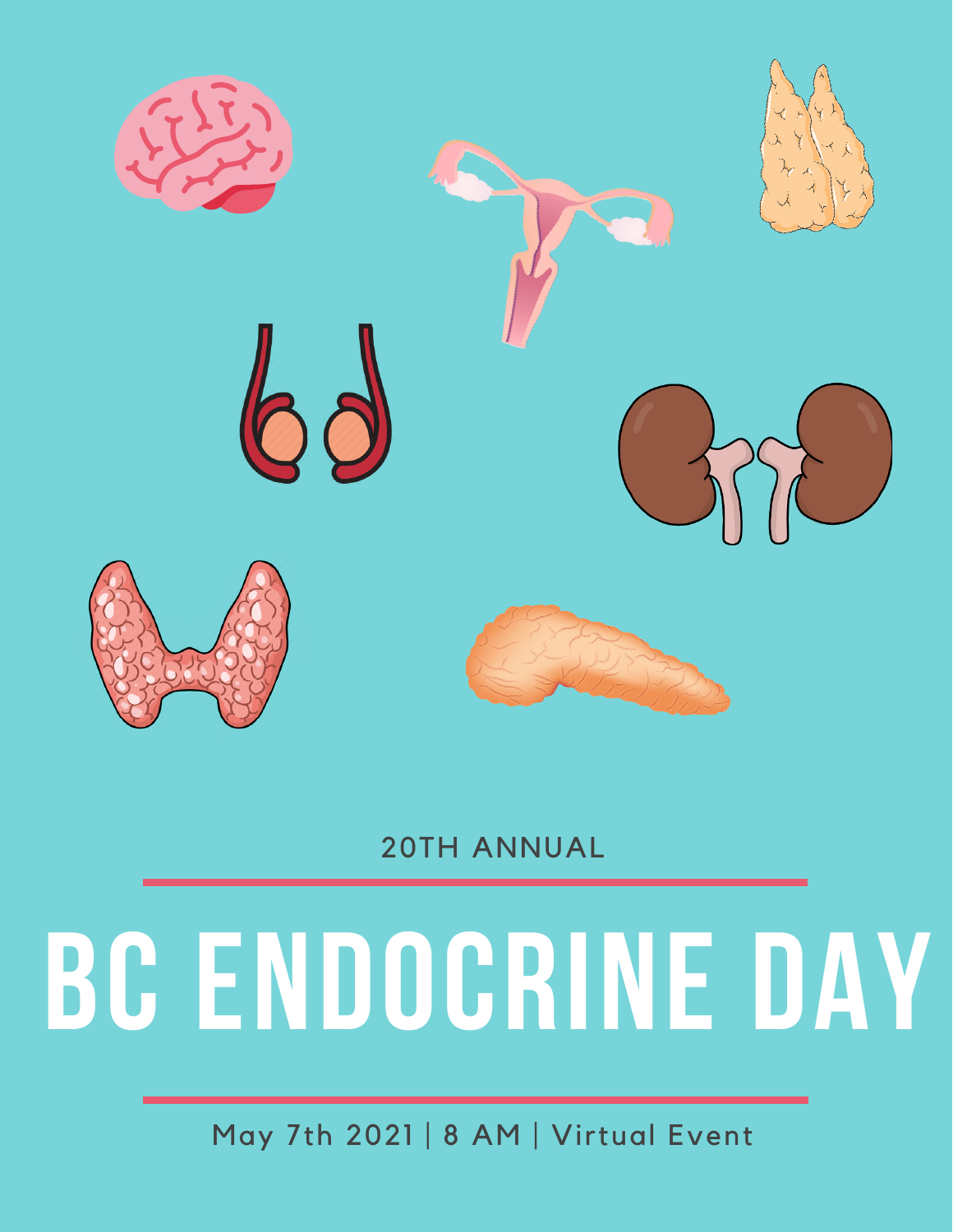#### **COURSE DESCRIPTION**

This full-day lecture series offers an interactive case-based review of common endocrine problems encountered in clinical office practice. Open to general practitioners, internists, specialists, trainees, and allied health professionals. A variety of endocrine health topics will be reviewed, such as thyroid, pituitary, diabetes, gonads, bones, lipids, pediatric endocrinology, and other endocrine disorders.

#### **COURSE OBJECTIVES**

Upon completion of the program, participants will be able to: 1) Describe at least one key endocrine clinical solution, learning point or next step in therapy for each topic presented.

2) Be able to demonstrate updated knowledge of new concepts and technology for diagnosis and treatment for endocrine patients encountered in office practice.

3) Outline how you may employ these new clinical skills, technology & treatment options for improving your patient's care.

### **COURSE FACULTY**

**Dr. Adam White**, MD, FRCPC, Clinical Assistant Professor, Division of Endocrinology, UBC

**Dr. Angela Liu**, MD, FRCPC, Clinical Assistant Professor, Division of Endocrinology, UBC

**Dr. David Kendler**, MD, FRCPC, Clinical Professor, Division of Endocrinology, UBC

**Dr. Sabrina Gill**, MD, MPH, FRCPC, Clinical Professor, Division of Endocrinology, UBC

**Dr. Pol Darras**, MD, FRCPC, Clinical Assistant Professor, Division of Endocrinology, UBC

**Dr. Jessica Mackenzie-Feder**, MD, FRCPC, Clinical Assistant Professor, Division of Endocrinology, UBC

**Dr. Ben Schroeder**, MD, FRCPC, Clinical Assistant Professor, Division of Endocrinology, UBC

**Dr. Dan Metzger**, MD, FRCPC, Clinical Professor, Division of Endocrinology, UBC

**Dr. Mirjana Pavlic**, MD, FRCPC, Clinical Instructor, Division of Endocrinology, UBC

### **COURSE PLANNING COMMITTEE**

**Dr. Colette Davis**, Family Physician, Vancouver, BC **Dr. Monika Pawlowska**, Endocrinologist, Vancouver, BC **Dr. Adam White**, Endocrinologist, Vancouver, BC

## **REGISTRATION**

Online registration can be found on our website: www.endocrineresearchsociety.com/events/20th-annual-bc-endocrine-day